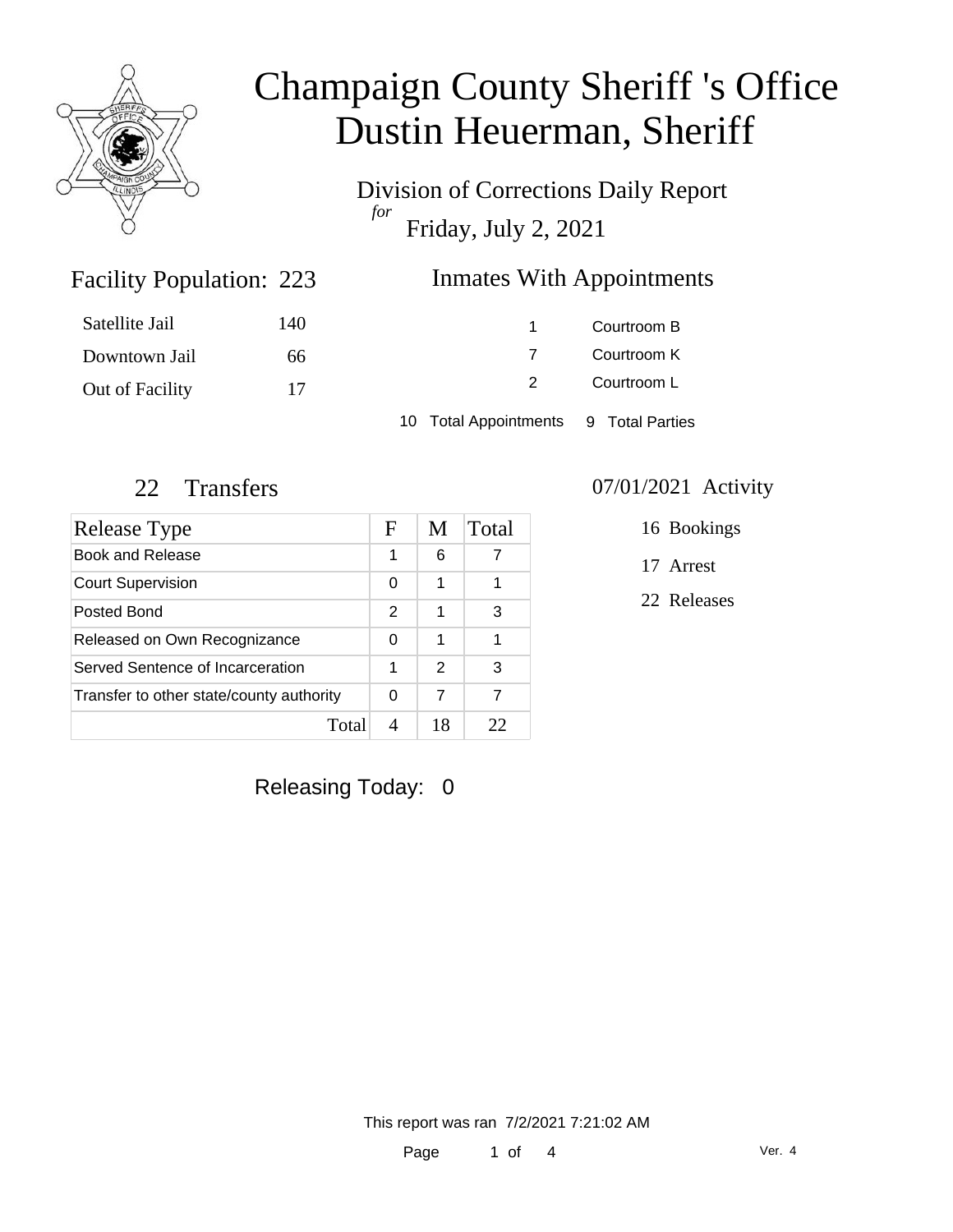

Division of Corrections Daily Report *for* Friday, July 2, 2021

### Custody Status Count

- Civil Other 1
- Electronic Home Dentention 16
	- Felony Arraignment 6
		- Felony Other 4
	- Felony Pre-Sentence 5
		- Felony Pre-Trial 131
	- Felony Sentenced CCSO 5
	- Felony Sentenced IDOC 29
		- Hold Sentenced CCCC 1
	- Misdemeanor Arraignment 1
		- Misdemeanor Pre-Trial 6
			- Petition to Revoke 6
			- Remanded to DHS 9
			- Traffic Arraignment 1
		- Traffic Sentenced CCSO 2
			- Total 223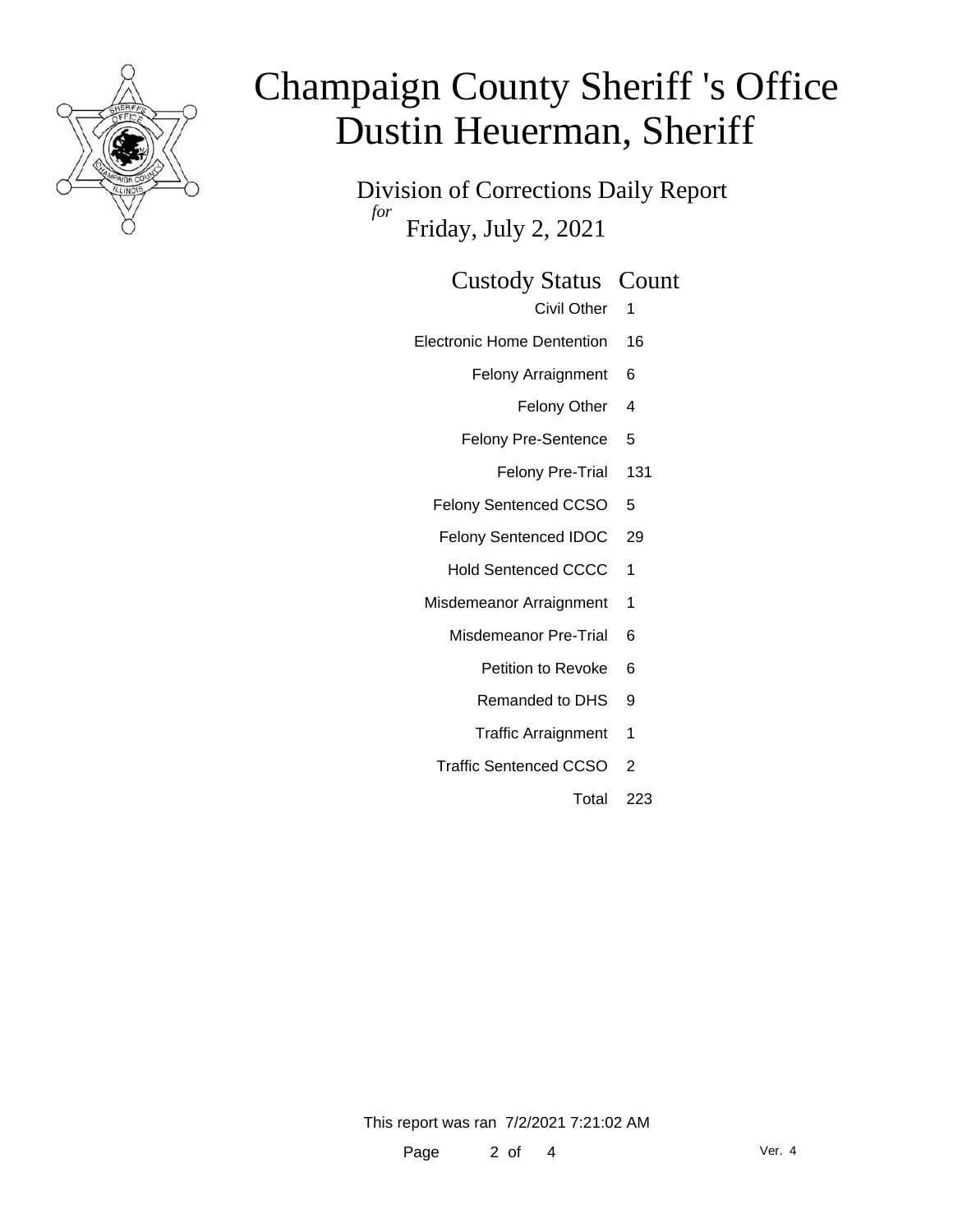

Division of Corrections Daily Report *for* Friday, July 2, 2021

### Inmates With Appointments

| Location    | Number of Records / Node |
|-------------|--------------------------|
| Courtroom K | 1 / Satellite Jail       |
| Courtroom K | 1 / Satellite Jail       |
| Courtroom K | 2 / Satellite Jail       |
| Courtroom K | 1 / Satellite Jail       |
| Courtroom K | 1 / Satellite Jail       |
| Courtroom L | 1 / Downtown Jail        |
| Courtroom L | 1 / Satellite Jail       |
| Courtroom K | 1 / Satellite Jail       |
| Courtroom B | 1 / Satellite Jail       |
|             |                          |

#### **Transfers**

| Posted Bond                  | Satellite Jail                                                                                                                                                                                                                                                                                                                                               |
|------------------------------|--------------------------------------------------------------------------------------------------------------------------------------------------------------------------------------------------------------------------------------------------------------------------------------------------------------------------------------------------------------|
| Released on Own Recognizance | Satellite Jail                                                                                                                                                                                                                                                                                                                                               |
|                              |                                                                                                                                                                                                                                                                                                                                                              |
| <b>Book and Release</b>      | Out of Facility                                                                                                                                                                                                                                                                                                                                              |
|                              |                                                                                                                                                                                                                                                                                                                                                              |
| Posted Bond                  | Satellite Jail                                                                                                                                                                                                                                                                                                                                               |
| Book and Release             | Out of Facility                                                                                                                                                                                                                                                                                                                                              |
| Posted Bond                  | Satellite Jail                                                                                                                                                                                                                                                                                                                                               |
|                              |                                                                                                                                                                                                                                                                                                                                                              |
| <b>Book and Release</b>      | Out of Facility                                                                                                                                                                                                                                                                                                                                              |
| Book and Release             | Out of Facility                                                                                                                                                                                                                                                                                                                                              |
|                              |                                                                                                                                                                                                                                                                                                                                                              |
|                              |                                                                                                                                                                                                                                                                                                                                                              |
| <b>Court Supervision</b>     | Downtown Jail                                                                                                                                                                                                                                                                                                                                                |
|                              |                                                                                                                                                                                                                                                                                                                                                              |
|                              | Transfer to other state/county authority Satellite Jail<br>Transfer to other state/county authority Satellite Jail<br>Transfer to other state/county authority Downtown Jail<br>Transfer to other state/county authority Satellite Jail<br>Transfer to other state/county authority Downtown Jail<br>Transfer to other state/county authority Satellite Jail |